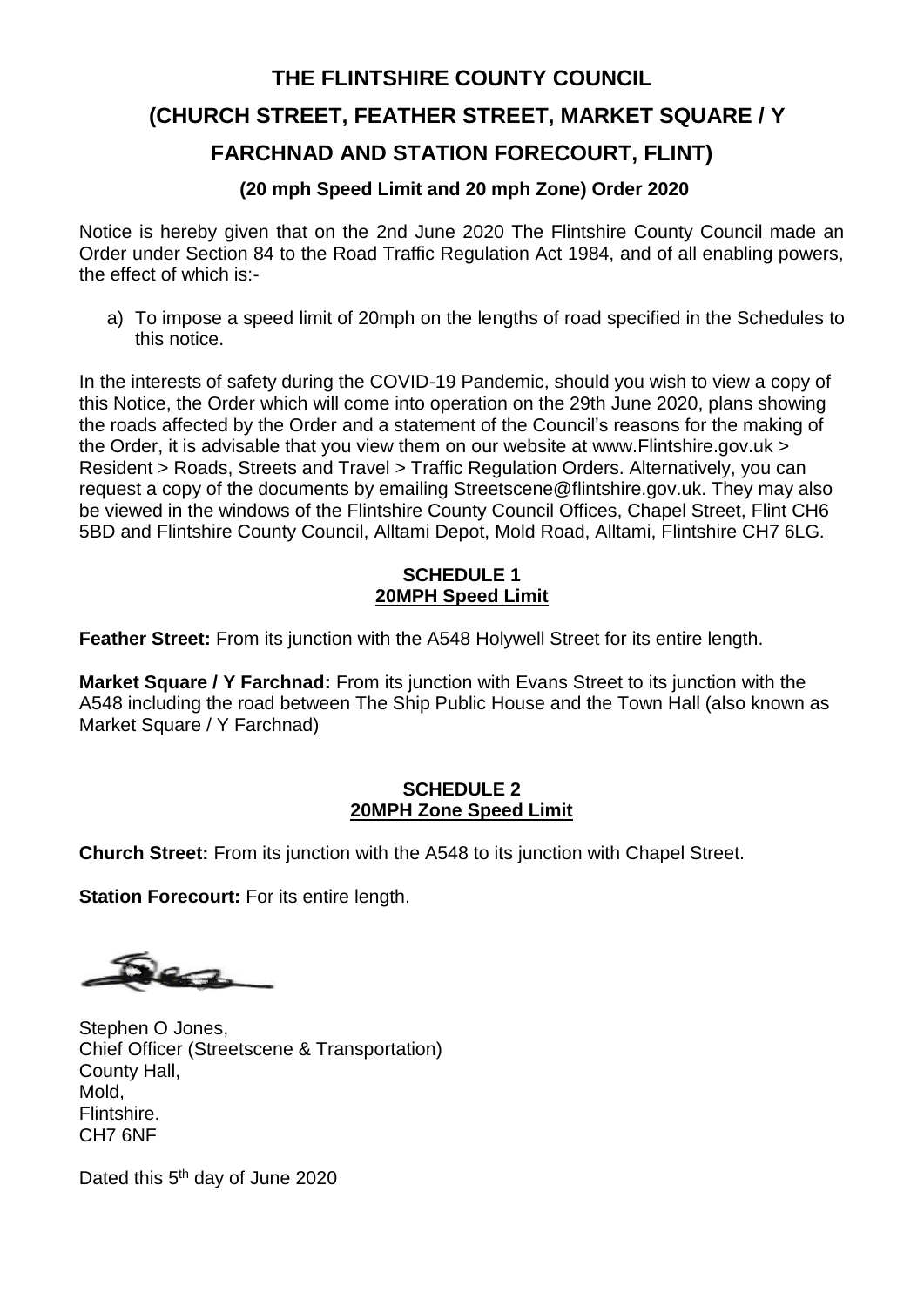2<sup>nd</sup> JUNE

**WO HATE OVIA UTA** 

**ated** 

#### THE FLINTSHIRE COUNTY COUNCIL

# CHURCH STREET, FEATHER STREET, MARKET SQUARE / Y FARCHNAD AND STATION **FORECOURT, FLINT)**

### (20 mph Speed Limit and 20 mph Zone) Order 2020

erd. tot. abilit

ent as pa

## **ORDER**

as within

**Stephen O Jones Chief Officer (Streetscene & Transportation) Flintshire County Council County Hall Mold Flintshire** CH7 6NF

2020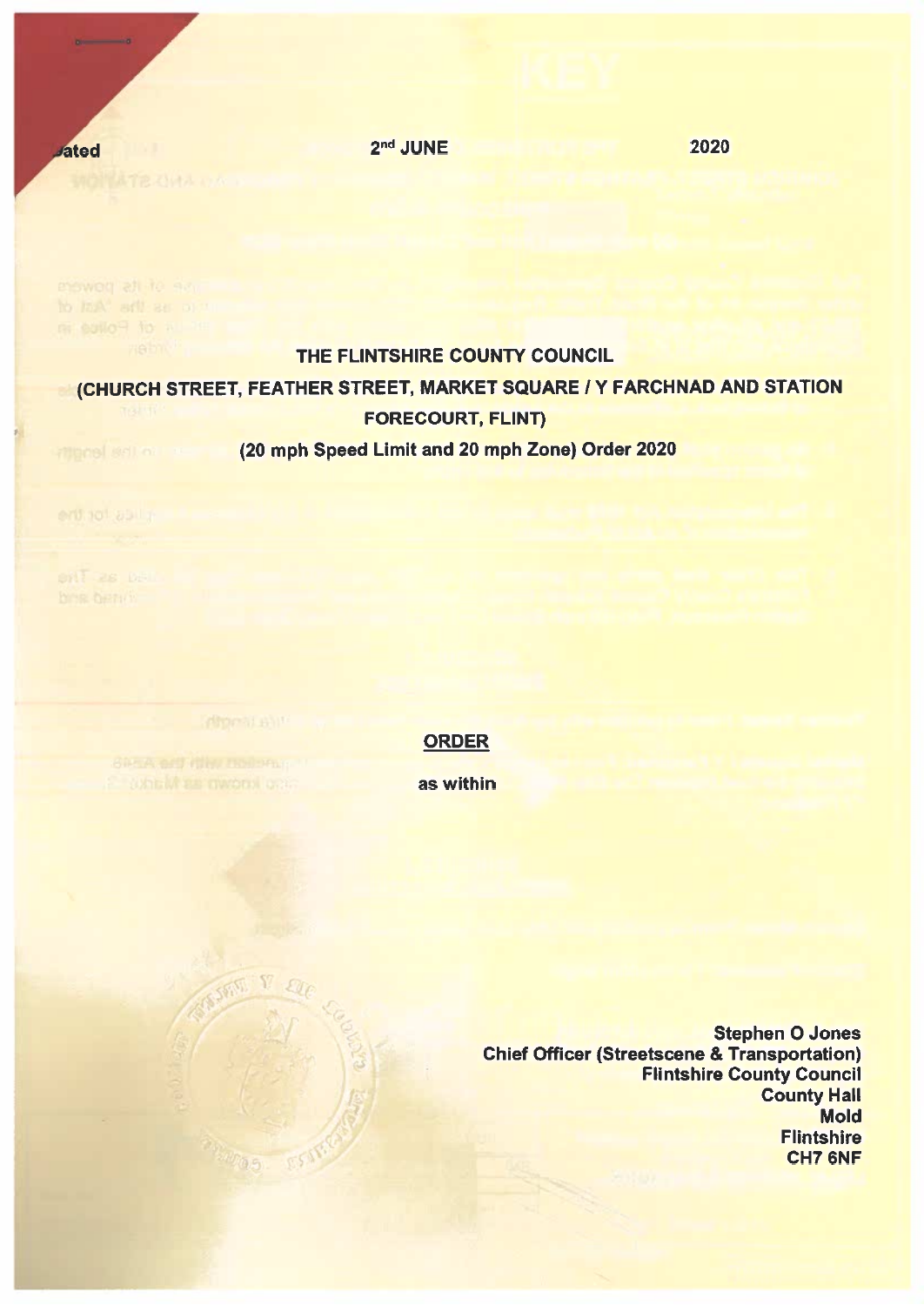#### THE FLINTSHIRE COUNTY COUNCIL

(CHURCH STREET, FEATHER STREET, MARKET SQUARE / Y FARCHNAD AND STATION

#### **FORECOURT, FLINT)**

#### (20 mph Speed Limit and 20 mph Zone) Order 2020

The Flintshire County Council (hereinafter referred to as "the Council") in exercise of its powers under Section 84 of the Road Traffic Regulation Act 1984 (hereinafter referred to as the "Act of 1984") and all other enabling powers and after consultation with the Chief Officer of Police in accordance with Part III of Schedule 9 to the Act of 1984, hereby makes the following Order:

- 1. In this Order except where otherwise stated any reference in this Order to a numbered Article or Schedule is a reference to the Article or Schedule bearing that number in this Order
- 2. No person shall drive any motor vehicle at a speed exceeding 20 miles per hour on the length of roads specified in the Schedules to this Order.
- 3. The Interpretation Act 1978 shall apply for the interpretation of this Order as it applies for the interpretation of an Act of Parliament.
- 4. This Order shall come into operation on the 29th June 2020 and may be cited as The Flintshire County Council (Church Street, Feather Street and Market Square / Y Farchnad and Station Forecourt, Flint) (20 mph Speed Limit and 20mph Zone) Order 2020

#### **SCHEDULE 1** 20MPH Speed Limit

Feather Street: From its junction with the A548 Holywell Street for its entire length.

Market Square / Y Farchnad: From its junction with Evans Street to its junction with the A548 including the road between The Ship Public House and the Town Hall (also known as Market Square / Y Farchnad)

#### **SCHEDULE 2 20MPH Zone Speed Limit**

 $\mathcal{E}$ 

Church Street: From its junction with A548 to its junction with Chapel Street.

Station Forecourt: For its entire length.

THE COMMON SEAL of FLINTSHIRE **COUNTY COUNCIL was hereunto affixed this 2nd** day of June 2020 in the presence of :-

Marion Bateman

**CHAIR** 

**LEGAL SERVICES MANAGER**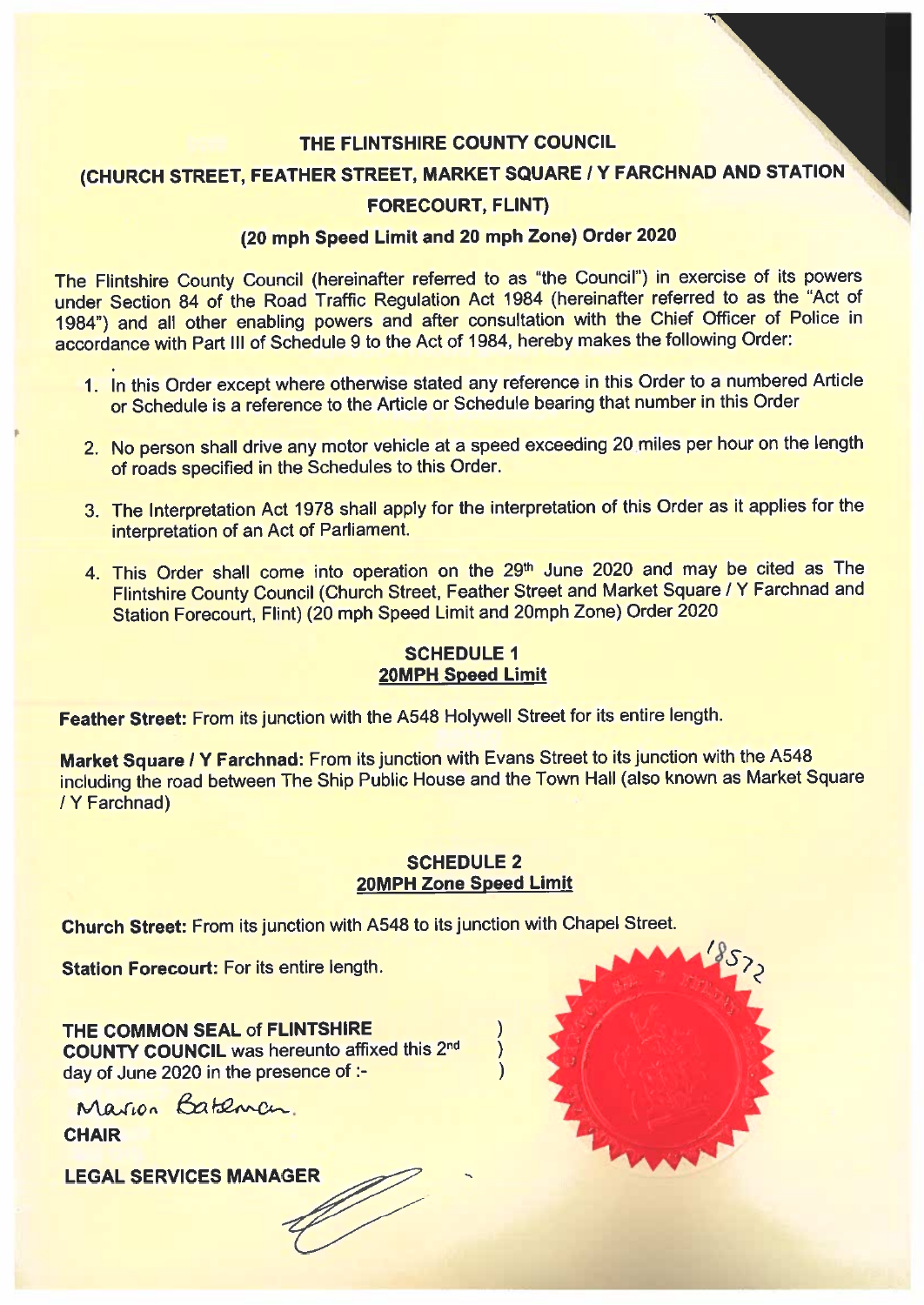